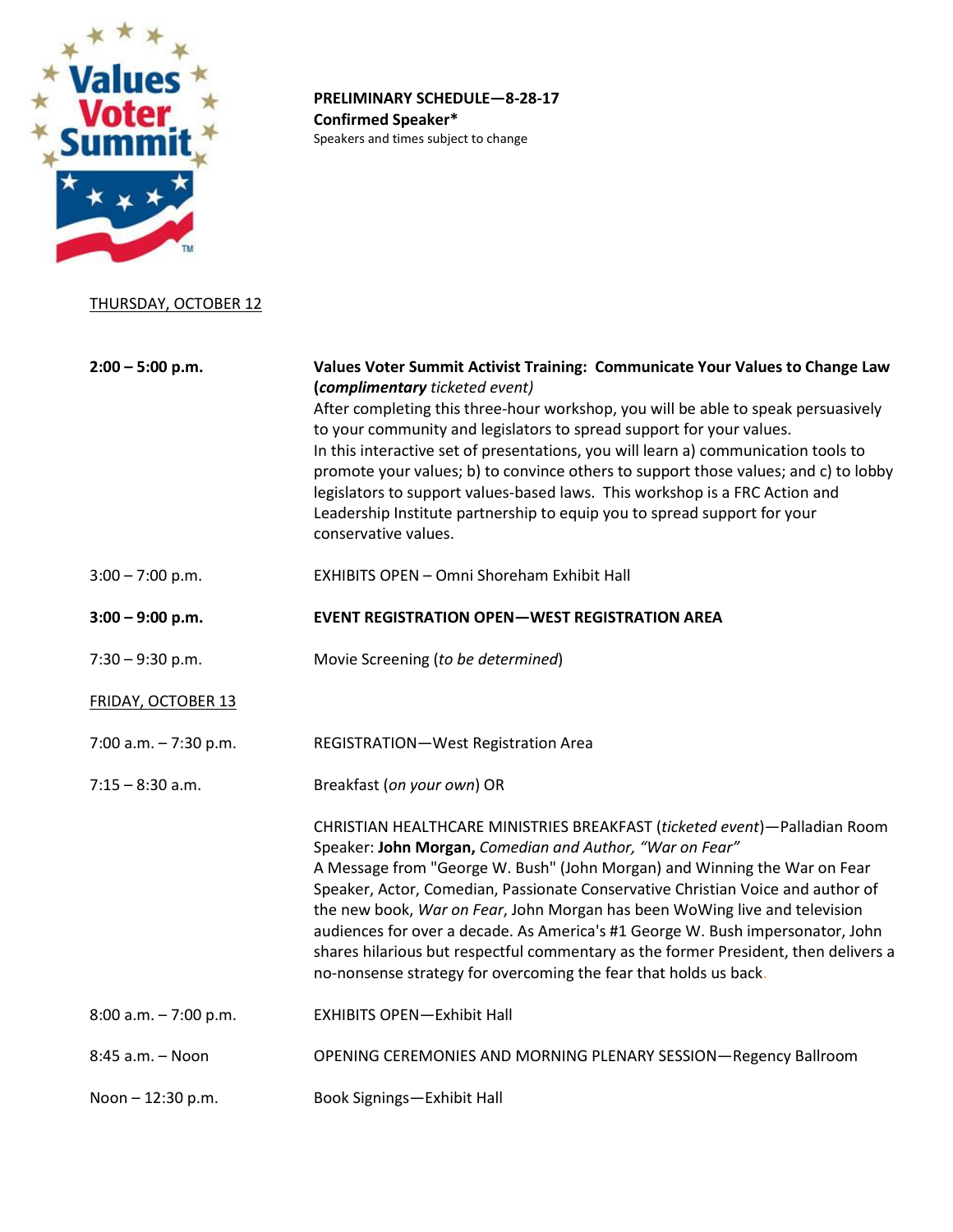| $12:15 - 1:45$ p.m.         | Lunch (on your own) OR                                                                                                                                                                                                                                                                                                                                                                                                                                                                                                                                                                                                                                                                                                                                                                                                                                                                                                                                                                                                                                                                                                                                                                                                                                                                                                                                                                                                    |
|-----------------------------|---------------------------------------------------------------------------------------------------------------------------------------------------------------------------------------------------------------------------------------------------------------------------------------------------------------------------------------------------------------------------------------------------------------------------------------------------------------------------------------------------------------------------------------------------------------------------------------------------------------------------------------------------------------------------------------------------------------------------------------------------------------------------------------------------------------------------------------------------------------------------------------------------------------------------------------------------------------------------------------------------------------------------------------------------------------------------------------------------------------------------------------------------------------------------------------------------------------------------------------------------------------------------------------------------------------------------------------------------------------------------------------------------------------------------|
|                             | AMERICAN FAMILY ASSOCIATION ACTION LUNCHEON (ticketed event)-Palladian<br>Room                                                                                                                                                                                                                                                                                                                                                                                                                                                                                                                                                                                                                                                                                                                                                                                                                                                                                                                                                                                                                                                                                                                                                                                                                                                                                                                                            |
|                             | Speaker: Judge Roy Moore, Former Chief Justice, Alabama Supreme Court*<br>(need title, description)                                                                                                                                                                                                                                                                                                                                                                                                                                                                                                                                                                                                                                                                                                                                                                                                                                                                                                                                                                                                                                                                                                                                                                                                                                                                                                                       |
| $2:00 - 5:00$ p.m.          | AFTERNOON PLENARY SESSION-Regency Ballroom                                                                                                                                                                                                                                                                                                                                                                                                                                                                                                                                                                                                                                                                                                                                                                                                                                                                                                                                                                                                                                                                                                                                                                                                                                                                                                                                                                                |
| $5:00 - 5:30$ p.m.          | Book Signings-Exhibit Hall                                                                                                                                                                                                                                                                                                                                                                                                                                                                                                                                                                                                                                                                                                                                                                                                                                                                                                                                                                                                                                                                                                                                                                                                                                                                                                                                                                                                |
| $5:30 - 7:00$ p.m.          | Dinner (on your own) OR<br>THE D. JAMES KENNEDY CENTER FOR CHRISTIAN STATESMANSHIP'S 22 <sup>ND</sup> ANNUAL<br>AWARD DINNER (ticketed event)-Palladian Room<br>Speakers: Gary Bauer, President, American Values*; The Honorable John<br>Hostettler, Director, The Center for Christian Statesmanship*; Rep. Mark Meadows<br>(R-N.C.)* Dr. John Sorensen, President, Evangelism Explosion International*; Since<br>1996, the D. James Kennedy Center for Christian Statesmanship, a ministry of<br>Evangelism Explosion International, has given the Distinguished Christian<br>Statesman Award to recognize an outstanding Christian statesman who loves<br>his/her country and who takes office with a great desire to seek to nurture and<br>strengthen the ideals on which this nation was founded - noble ideas such as<br>inalienable rights that are the gift of God, liberty of conscience, equality under the<br>law, and a federal system of limited government under a written constitution. In<br>addition, the Board of Directors' Award, given by the Board of Directors of<br>Evangelism Explosion International, is awarded to an individual who demonstrates<br>exemplary Christian leadership in the public arena. This year, Rep. Mark Meadows<br>was chosen as the recipient of the Distinguished Christian Statesman award and<br>Gary Bauer will be the recipient of the Board of Directors' Award. |
| $5:30 - 7:00$ p.m.          | <b>STUDENT MIXER-Empire Room</b>                                                                                                                                                                                                                                                                                                                                                                                                                                                                                                                                                                                                                                                                                                                                                                                                                                                                                                                                                                                                                                                                                                                                                                                                                                                                                                                                                                                          |
| $5:30 - 7:00$ p.m.          | FRC ACTION PAC RECEPTION-Congressional Room (ticketed event)                                                                                                                                                                                                                                                                                                                                                                                                                                                                                                                                                                                                                                                                                                                                                                                                                                                                                                                                                                                                                                                                                                                                                                                                                                                                                                                                                              |
| $7:15 - 9:15$ p.m.          | <b>EVENING PLENARY SESSION - Regency Ballroom</b>                                                                                                                                                                                                                                                                                                                                                                                                                                                                                                                                                                                                                                                                                                                                                                                                                                                                                                                                                                                                                                                                                                                                                                                                                                                                                                                                                                         |
| $9:30 - 9:50$ p.m.          | Book Signings-Exhibit Hall                                                                                                                                                                                                                                                                                                                                                                                                                                                                                                                                                                                                                                                                                                                                                                                                                                                                                                                                                                                                                                                                                                                                                                                                                                                                                                                                                                                                |
| $9:30 - 11:30$ p.m.         | "Let There Be Light" Complimentary Movie Screening--Regency Ballroom                                                                                                                                                                                                                                                                                                                                                                                                                                                                                                                                                                                                                                                                                                                                                                                                                                                                                                                                                                                                                                                                                                                                                                                                                                                                                                                                                      |
| <b>SATURDAY, OCTOBER 14</b> |                                                                                                                                                                                                                                                                                                                                                                                                                                                                                                                                                                                                                                                                                                                                                                                                                                                                                                                                                                                                                                                                                                                                                                                                                                                                                                                                                                                                                           |
| 7:00 a.m. $-5:00$ p.m.      | <b>EVENT REGISTRATION-West Registration Area</b>                                                                                                                                                                                                                                                                                                                                                                                                                                                                                                                                                                                                                                                                                                                                                                                                                                                                                                                                                                                                                                                                                                                                                                                                                                                                                                                                                                          |
| $7:00 - 8:30$ a.m.          | Breakfast (on your own) OR                                                                                                                                                                                                                                                                                                                                                                                                                                                                                                                                                                                                                                                                                                                                                                                                                                                                                                                                                                                                                                                                                                                                                                                                                                                                                                                                                                                                |
|                             | ASSOCIATION OF MATURE AMERICAN CITIZENS (AMAC) BREAKFAST (ticketed<br>event)-Palladian Room<br>James E. Mitchell, Retired USAF Lt. Colonel and Former CIA Interrogator*. Dan<br>Weber, Founder and Chief Executive Officer, AMAC*<br>AMAC Founder and CEO Dan Weber will be joined by James E. Mitchell, PhD,<br>retired USAir Force lieutenant colonel and former CIA interrogator. Mr. Mitchell<br>will discuss his involvement with the CIA's enhanced interrogation program,<br>focusing on the broad questions of the program's value in acquiring intelligence                                                                                                                                                                                                                                                                                                                                                                                                                                                                                                                                                                                                                                                                                                                                                                                                                                                      |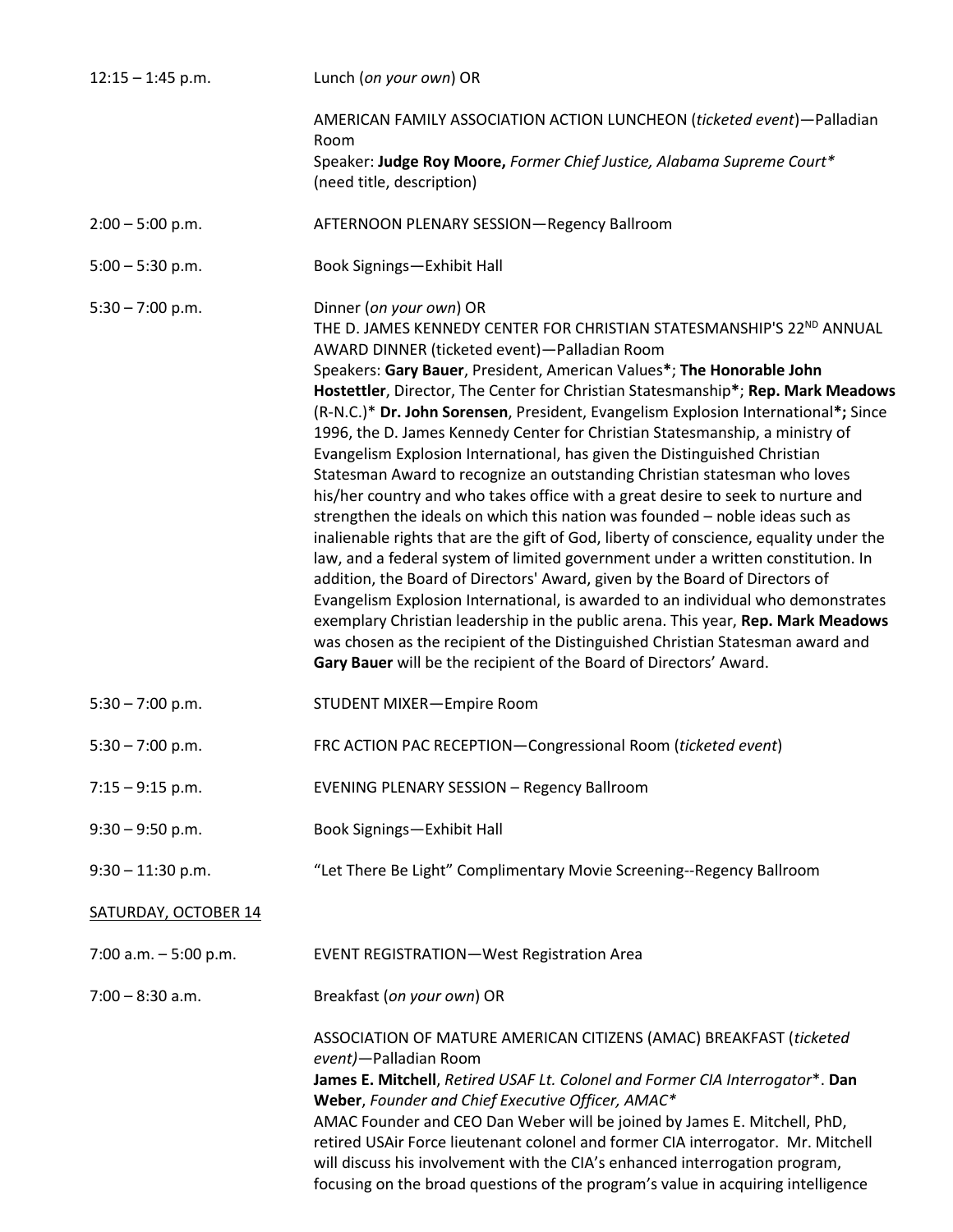|                          | from so-called high value detainees and whether the program should be reinstated.<br>Mr. Mitchell will cover his experiences in interrogating fourteen of the most senior<br>terrorist prisoners, including Abu Zubaydah; Abd al-Rahim al-Nashiri, the amir, or<br>"commander," of the USS Cole bombing; Khalid Sheikh Mohammed (KSM), the<br>mastermind behind the September 11, 2001, terror attacks; Hambali, the Bali<br>bomber; and Abu Faraj al-Libbi, the man who took over for KSM as the leader of<br>terrorist attacks against the United States for al'Qa'ida, to name a few.<br>There will be a brief question-and-answer period following Mr. Mitchell's remarks.                                                                                                                                                                                                                                                                                |
|--------------------------|---------------------------------------------------------------------------------------------------------------------------------------------------------------------------------------------------------------------------------------------------------------------------------------------------------------------------------------------------------------------------------------------------------------------------------------------------------------------------------------------------------------------------------------------------------------------------------------------------------------------------------------------------------------------------------------------------------------------------------------------------------------------------------------------------------------------------------------------------------------------------------------------------------------------------------------------------------------|
| $8:00$ a.m. $-5:30$ p.m. | <b>EXHIBITS OPEN - Exhibit Hall</b>                                                                                                                                                                                                                                                                                                                                                                                                                                                                                                                                                                                                                                                                                                                                                                                                                                                                                                                           |
| $8:30 - 8:50$ a.m.       | MORNING WORSHIP-Regency Ballroom                                                                                                                                                                                                                                                                                                                                                                                                                                                                                                                                                                                                                                                                                                                                                                                                                                                                                                                              |
| 8:50 a.m. - Noon         | MORNING PLENARY SESSION-Regency Ballroom                                                                                                                                                                                                                                                                                                                                                                                                                                                                                                                                                                                                                                                                                                                                                                                                                                                                                                                      |
| Noon $- 12:30$ p.m.      | Book Signings-Exhibit Hall                                                                                                                                                                                                                                                                                                                                                                                                                                                                                                                                                                                                                                                                                                                                                                                                                                                                                                                                    |
| $12:15 - 1:45$ p.m.      | Lunch (on your own) OR                                                                                                                                                                                                                                                                                                                                                                                                                                                                                                                                                                                                                                                                                                                                                                                                                                                                                                                                        |
|                          | AMERICAN VALUES LUNCHEON (ticketed event)-Palladian Room<br>Gary Bauer, President, American Values*                                                                                                                                                                                                                                                                                                                                                                                                                                                                                                                                                                                                                                                                                                                                                                                                                                                           |
| $2:00 - 3:00$ p.m.       | AFTERNOON PLENARY SESSION-Regency Ballroom                                                                                                                                                                                                                                                                                                                                                                                                                                                                                                                                                                                                                                                                                                                                                                                                                                                                                                                    |
| $3:00 - 3:30$ p.m.       | Book Signings-Exhibit Hall                                                                                                                                                                                                                                                                                                                                                                                                                                                                                                                                                                                                                                                                                                                                                                                                                                                                                                                                    |
| $3:15 - 5:30$ p.m.       | <b>BREAKOUT SESSIONS</b>                                                                                                                                                                                                                                                                                                                                                                                                                                                                                                                                                                                                                                                                                                                                                                                                                                                                                                                                      |
|                          | <b>Drain the Swamp</b><br>Rob Chambers, Vice President, AFA Action*; Emmett McGroarty, Senior Fellow,<br>American Principles Project*; Debbie Wuthnow, Executive Director,<br>iVoterGuide.com*<br>In the last election, citizens made known their angst about America's future. The<br>great American Experiment remains under heavy attack at home, Europe seems<br>intent on rejecting western civilization, and chaos and oppression reign over much<br>of the world. Republicans now have control of the Senate, House, and White<br>House. Still, Democrats and many moderate and liberal Republicans are<br>roadblocking the conservative agenda. This session will cover three ways to help<br>"Drain the Swamp." You will be equipped with the information on which elected<br>officials and special interests are obstructing a conservative agenda, how to make a<br>difference in primary elections, and how to hold elected officials accountable |
|                          | <b>Islamic Supremacism: Threat to the West</b><br>Erick Stakelbeck, Director, Christian United for Israel (CUFI) Watchman Project;<br>Host, "The Watchman", TBN*<br>Islamic supremacism believes Sharia law trumps the Constitution. Every Islamic<br>country is governed by Sharia law and has witnessed expanding persecution of<br>Christianity and other religious minorities. Surveys have repeatedly shown that<br>significant percentages of Muslims around the world hold views that are antithetical<br>to the values of Western nations, especially when it comes to issues like religious<br>liberty, free speech and women's equality. Europe's recent experience with mass<br>migration should be a warning to the United States. New studies show that half of<br>newly arrived young Muslims hold anti-Semitic views. Not surprisingly, anti-Semitic<br>incidents are reaching record highs as Europe struggles with record levels of          |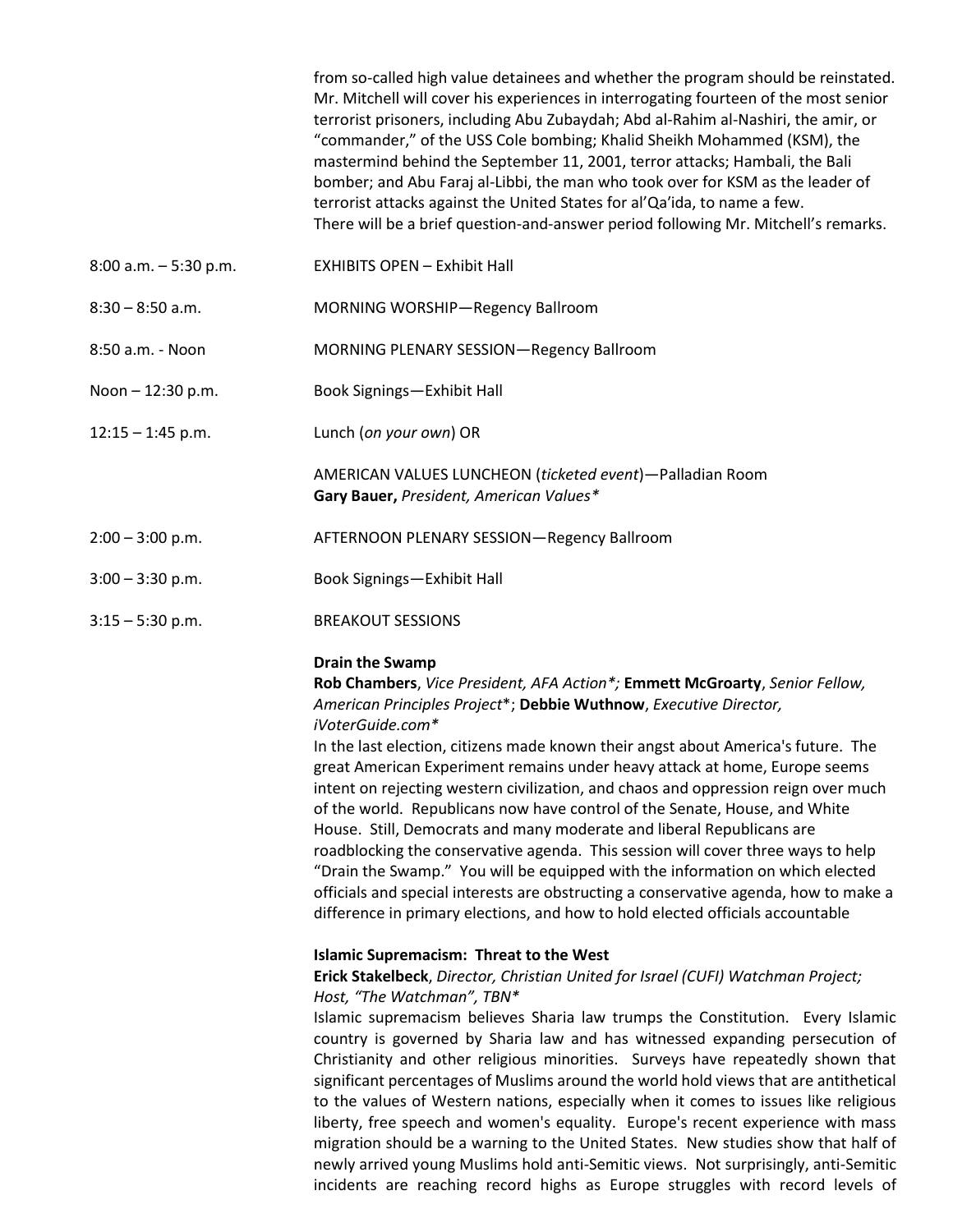immigration from North Africa and the Middle East. Erick Stakelbeck, director of Christians United for Israel's CUFI Watchman Project and host of "The Watchman" program on *TBN*, will discuss the threat of Islamic supremacism and what the West should be doing to defend against it.

### **Making Conservative Voices Heard**

### **Daniel (Dan) Weber**, *Founder and CEO, AMAC\**

Daniel (Dan) Weber is Founder and Chief Executive Officer of AMAC, the Association of Mature American Citizens. With a membership base of over 1.3 million citizens, AMAC is focused squarely on protecting the interests of America's seniors, offering alternative perspectives on solving the problems faced by seniors today, fighting runaway taxes, excessive government involvement in our day-to-day lives, and the erosion of accountability at all levels of government. By advancing solutions instead of rhetoric, AMAC's conservative philosophies and memberdriven initiatives continue to gain traction in Washington. Dan's message will illustrate how the conservative voice is making a difference.

#### **A New Era of Political and Cultural Engagement**

**William J. Federer**, *Author and Speaker on America's Noble Heritage*; **The Honorable John Hostettler**, *Executive Director, D. James Kennedy Center for Christian Statesmanship*; **Dr. Jerry Newcombe**, *Senior producer, On-Air Host, and Columnist for D. James Kennedy Ministries;* **Dr. Linda W. Smith**, *President & COO, D. James Kennedy Center for Christian Statesmanship*; **Dr. Frank Wright**, *CEO, D. James Kennedy Center for Christian Statesmanship*

Many Christians have responded to the Biblical imperative of cultural engagement, but the public square has largely surrendered to the forces of secularism, with the influence of a Biblical worldview in the public policy arena dramatically diminished. What would our political landscape look like if we had leaders with an unshakable Christian conviction, a well-grounded Biblical worldview, and a mastery of the principles, purposes and political philosophy of the United States Constitution; and who had carefully studied the application of that political philosophy to the great moral, ethical, economic, and cultural questions of the day; and who had learned communication, debate, negotiation, and planning skills? A panel will address this topic and take questions from breakout session attendees.

### **Why a Coddled Nation is a Crippled Nation**

### **Dr. Everett Piper**, *President, Oklahoma Wesleyan University\**

Join Dr. Everett Piper, President of Oklahoma Wesleyan University and author of the viral op-ed, "This is Not a Day Care, It's a University" in a discussion of campus chaos across the country and how true conservatives can reclaim the language of classical liberalism. Dr. Piper's latest book, "Not a Day Care: Why a Coddled Nation is a Crippled Nation" calls readers to stand for the true answer to this unrest: the freedom found only in Truth.

### **Outside the Bubble: The Economic Anxiety & Culture Crisis in Middle America Jennifer Marshall**, *VP for the Institute for Family, Community and Opportunity,*

*Joseph C. and Elizabeth A. Anderlik Fellow, The Heritage Foundation*\* Elites in America have failed to understand that there is a crisis in Middle America. This crisis is both economic and cultural. While folks in Washington have focused on issues like bathroom policies, pronouns, and political correctness, many across the nation are struggling to find work and hold a job, are affected by a sweeping opioid epidemic, and are feeling forgotten and left behind. To many, the American dream is slipping out of reach. Join the discussion as experts help us understand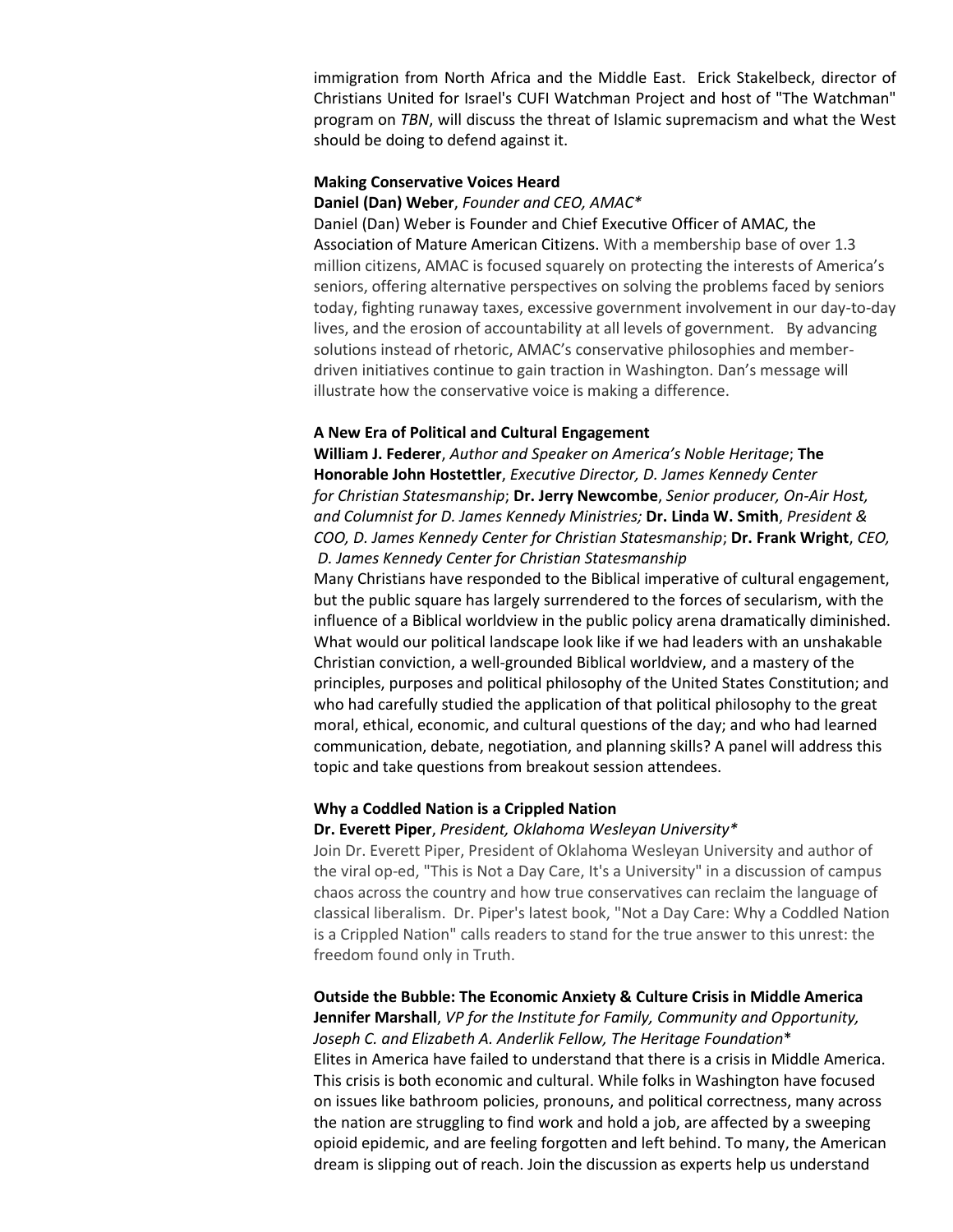what is happening, why it is happening, and what can be done to turn this ship around.

## **FACES OF THE FRONT LINE: PERSONAL STORIES OF THE FIGHT FOR RELIGIOUS FREEDOM**

## **Jeremy Dys**, *Deputy General Counsel\**; **Lathan Watts**, *Director of Community Relations, First Liberty Institute\**

A report from the front lines of the struggle for religious freedom in America. Hear directly from the people at the center of the court cases that will dramatically impact religious liberty for every citizen. The legal team from First Liberty Institute, the largest legal organization in the nation dedicated exclusively to defending religious liberty for all Americans, will discuss the best strategy for winning these important cases and others. Meet clients who've taken a courageous stand and learn what each of us can do to protect our religious liberty rights.

### **The Day Christians Changed America**: How Conservative Christians Put Trump in the White House and Redirected America's Future

### **George Barna**, *Executive Director of the American Culture and Faith Institute (a division of United in Purpose)\**

Join George Barna, as he discusses the behind-the-scenes, data-based narrative about the 2016 presidential election. Barna, a pollster for four decades with experience at all levels of political battle, conducted more than 50,000 interviews during the course of the campaign season. He provides a bird's-eye view of how the electorate – and especially our communities of faith – engaged with the candidates in the most contentious election in modern history. In addition, he will share lessons for future elections in our increasingly polarized society.

## **What the Religious Liberty Movement Can Learn from the Victories of the Pro-life Movement**

## **Chuck Donovan**, *Senior Fellow, Charlotte Lozier Institute*\*; **Jeanne Mancini**, *President, March for Life*\*

What can the religious liberty movement learn from the victories of the pro-life movement? There is something to be learned from the forty years of unwavering commitment to life that the pro-life movement has stood for, resulting in the many present legislative victories we see today. The 1973 *Roe v. Wade* ruling made abortion legal on demand in this country, and many thought that this would mark the beginning of the end of human dignity in America. Yet, forty years later we've seen tremendous triumphs in the pro-life movement at the state level despite having a progressive administration for the last eight years bent on keeping abortion a normal part of American life. Join us as we trace the timeline of legislation and cultural shifts that have moved America closer and closer to ending abortion in our lifetime, and discover how the same strategies can be used to preserve religious liberty for future generations.

### **The Reckoning for America!**

### **John Morgan**, *Comedian and Author, War on Fear\**

We're here to be equipped to lead others to change the culture. One of your weapons is War on Fear. Fear is a force to be reckoned with. The Reckoning has come! The left has succeeded using the tactic of intimidation in making right seem wrong, and turned truth into hate. Fear has largely silenced the conservative movement and the church making us hesitant to take a stand, vocalize what is right and good and true. Understanding fear frees us to make great and courageous choices and will free those in your circle to speak with boldness and victory. This understanding will empower and strengthen your very own life. The knowledge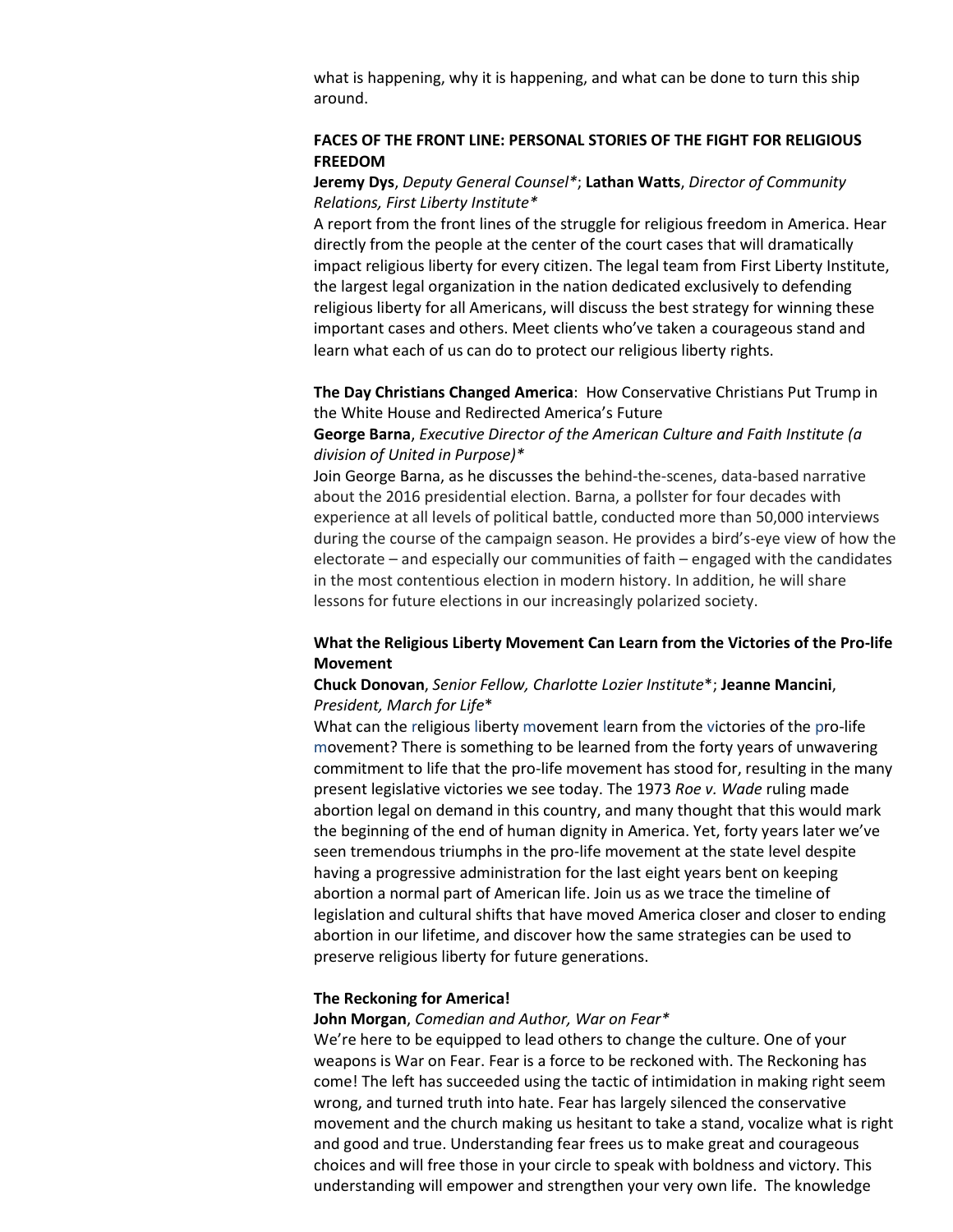and information on how to turn around our culture will do little good if good citizens are afraid to act. No more! Fear is both an overt and covert, insidious force that has been running virtually unopposed in the lives of millions of Americans. It's time to uncloak this foe. In *War on Fear,* author, speaker and entertainer John Morgan reveals the deceptive nature of fear and the strategy for living above its influence. Fear is already at war with us. We can surrender, or we can joyfully fight back. There is no middle ground.

#### **How the Church Can Influence the Nation**

## **Gina Gleason**, *Executive Director, Faith and Public Policy\** **John Mendez,** *Culture Impact Team Coordinator, Family Research Council\**

Imagine churches across the nation standing for righteousness in the public square while the parishioners work to promote and defend a biblical worldview in every aspect of daily life! It is critical that the Church once again become the moral compass of our nation. A growing number of churches have established Culture Impact Teams (CIT's) that are working to accomplish this goal. It's biblical--and it's legal--for churches to participate in government and public policy decisions at the local, state, and federal levels in order to influence the culture. At this workshop, you'll learn how you and your church can join the movement to effectively influence our culture. A CIT is usually led by a prayerful lay-leader who is concerned about the future of our country and the impact public policy has on our faith, family, and freedom. This workshop is for anyone interested in starting a CIT as well as those who may already be involved in an existing CIT ministry. Practical ideas to help you start a CIT as well as some of the "nuts and bolts" of producing local voter guides, creating legislative action alerts, and more will be presented.

# **Winning On Our Issues: How FRC's Policy Partners Rack Up Wins Joseph Backholm** (WA); **Andrew Beckwith** (Mass.)**; David Christensen**, *VP for Government Affairs, Family Research Council, Moderator*\*; **Cathi Herrod** (Ariz.); **John Stemberger** (Fla.)

During Obama's eight years Republicans picked up nearly 1,000 new seats in governors' mansions and state legislatures, but translating those victories into prolife, pro-religious liberty laws has not been easy. Come hear firsthand how Family Research Council's state partners have been quietly driving success in state capitols, and how those wins translate into major policy victories in Washington, D.C.

### **Transgender Ideology in Public Schools: Parents Fight Back**

**Josh Hetzler,** Legislative Counsel, Family Foundation of Virginia\*; **Meg Kilgannon**, Executive Director, Concerned Parents and Educators of Fairfax County\*; **Cathy Ruse**, Senior Fellow for Legal Studies, Family Research Council\*; **Elizabeth Schultz**, Fairfax County School Board Member\*

Fairfax County, VA is ground zero in the efforts to impose transgender ideology on American school children. The Fairfax County school system is one of the largest and richest in the United States, and its close proximity to Washington, DC has made it a target for the efforts to mainstream this radical ideology. Even after the Trump Administration revoked the Obama directive threatening the nation's public schools, the fight rages on at the state and district level. This panel will present four of the central actors in resisting this imposition: School board member Elizabeth Schultz, who has fought district bureaucrats and the rest of the school board, practically alone, for three years; Meg Kilgannon, a parent of children in the Fairfax County school system who has created a veritable army of parent and taxpayer activists; Josh Hetzler, a legal expert who has traveled the state speaking to school boards and providing draft legal guidance letters, and FRC's own senior legal fellow